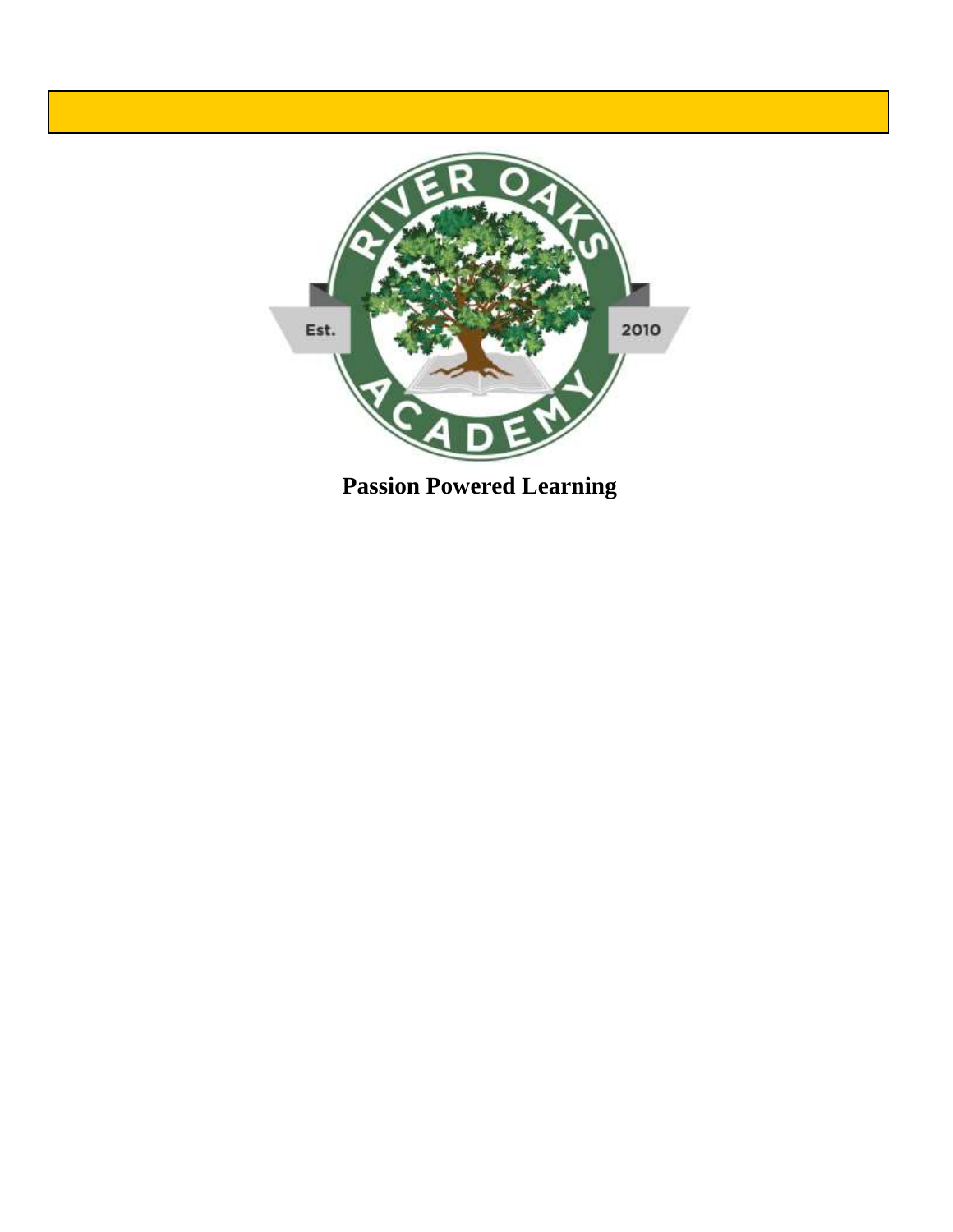

# **STRATEGIC PLAN 2017-2018**

 *River Oaks Academy Charter School 920 Hampshire Road, Suite X, Westlake Village, CA 91361 Phone 805.777.7999 Fax 805.777.7998* 

### **Strategic Plan Background**

**River Oaks Academy Charter School (ROA)** was organized as a California Charter School in 2010, with our innovative program available to families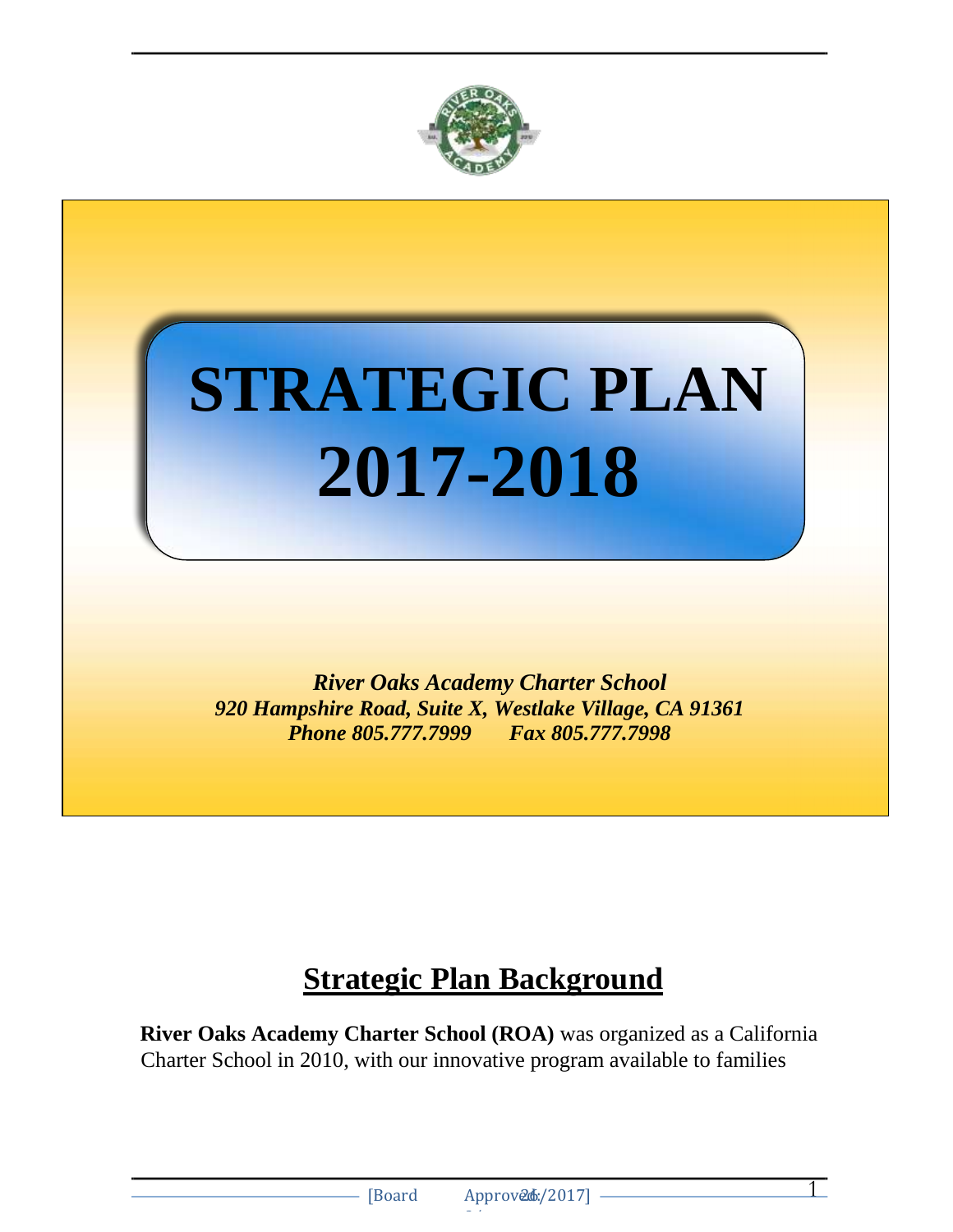throughout the greater Los Angeles and Ventura County areas. ROA has successfully renewed its charter in 2015 for another five years.

**ROA was chartered to provide an educational option** designed to draw out the brilliance in each individual student by developing his or her interests, gifts, talents and passions. To accomplish this goal, our most significant collaboration, by the very nature of our design, is with our parents and the committed teachers, who partner with the families to be fully involved in their children's education. ROA is a hybrid – providing the option of a predominantly individualized independent study program with the benefits of onsite academic and enrichment classes. ROA believes children learn best through an environment built on relationship, individualized structure and emergent curriculum. Within this process, we aim at creating an environment that nurtures passion.

**The River Oaks Academy Charter School Strategic Plan was created with the participation of parents, faculty, board members and its staff**. It is with this strategic plan that ROA will focus its energy in providing the support and options necessary to enable our community of learners to be taught in ways that they learn best, to find and nurture their passions, and prepare our students for twenty-first century careers.

**The River Oaks Academy Charter School Strategic Plan is a living document**, reflecting the interests, issues and desired advancements over the next year. It can and will change to meet the needs of our ROA community, as we strive to provide an environment where our students excel.



[Board Approved: \_\_\_\_\_\_\_\_\_\_\_\_\_\_\_\_\_]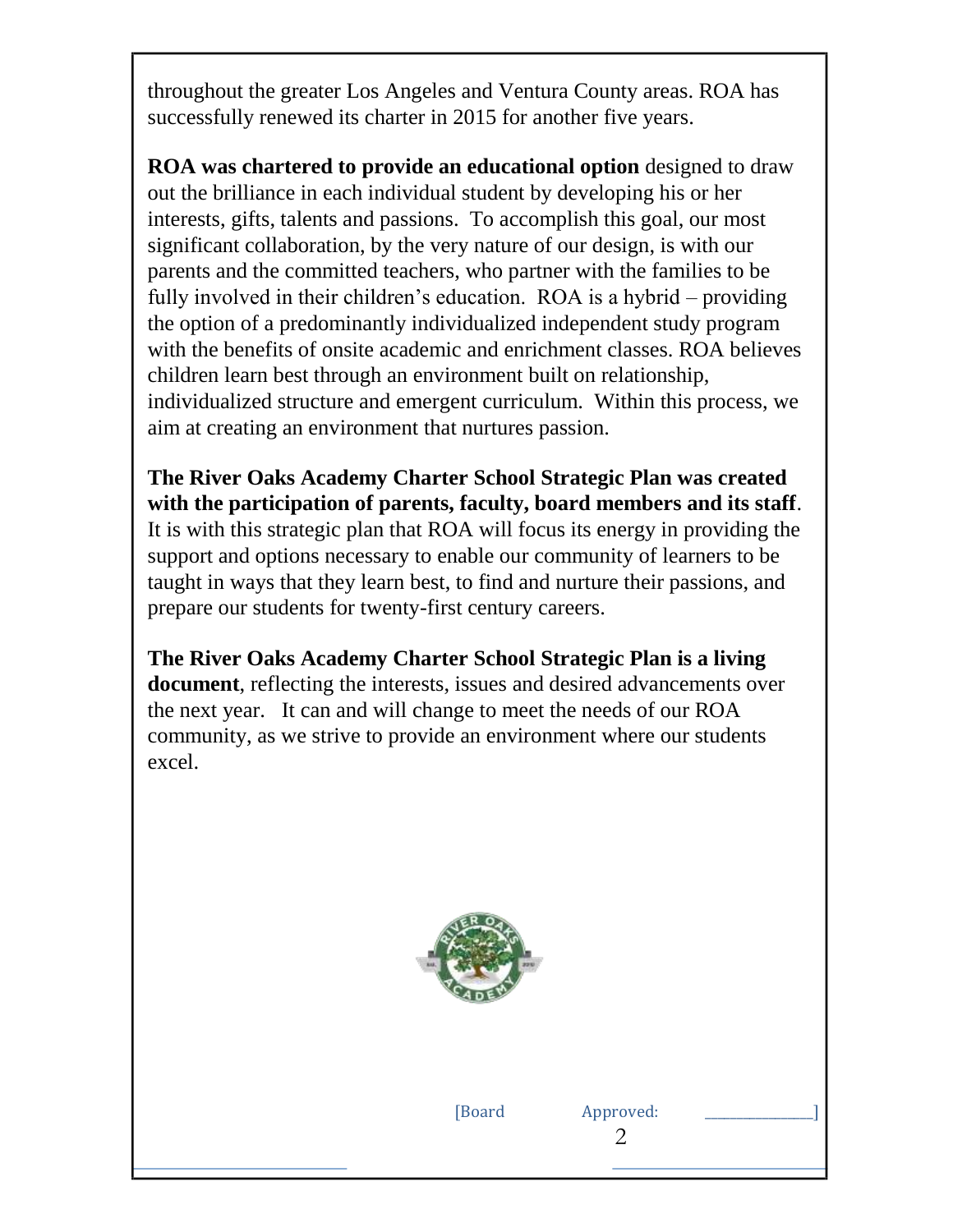

#### **MISSION STATEMENT**

River Oaks Academy (ROA) is founded on the belief that all children are born with the capacity for brilliance. Our mission is to help children find, nurture and sustain the passion that will lead to their individual forms of brilliance. To this end, we offer a non-traditional K-12 independent study program of individually designed curriculum and direction.

#### **VISION STATEMENT**

**ROA will continue to grow** as a community of self-motivated, competent, lifelong learners—children, teachers and parents, in partnership—who seek to nurture and support the innate gifts of all participants.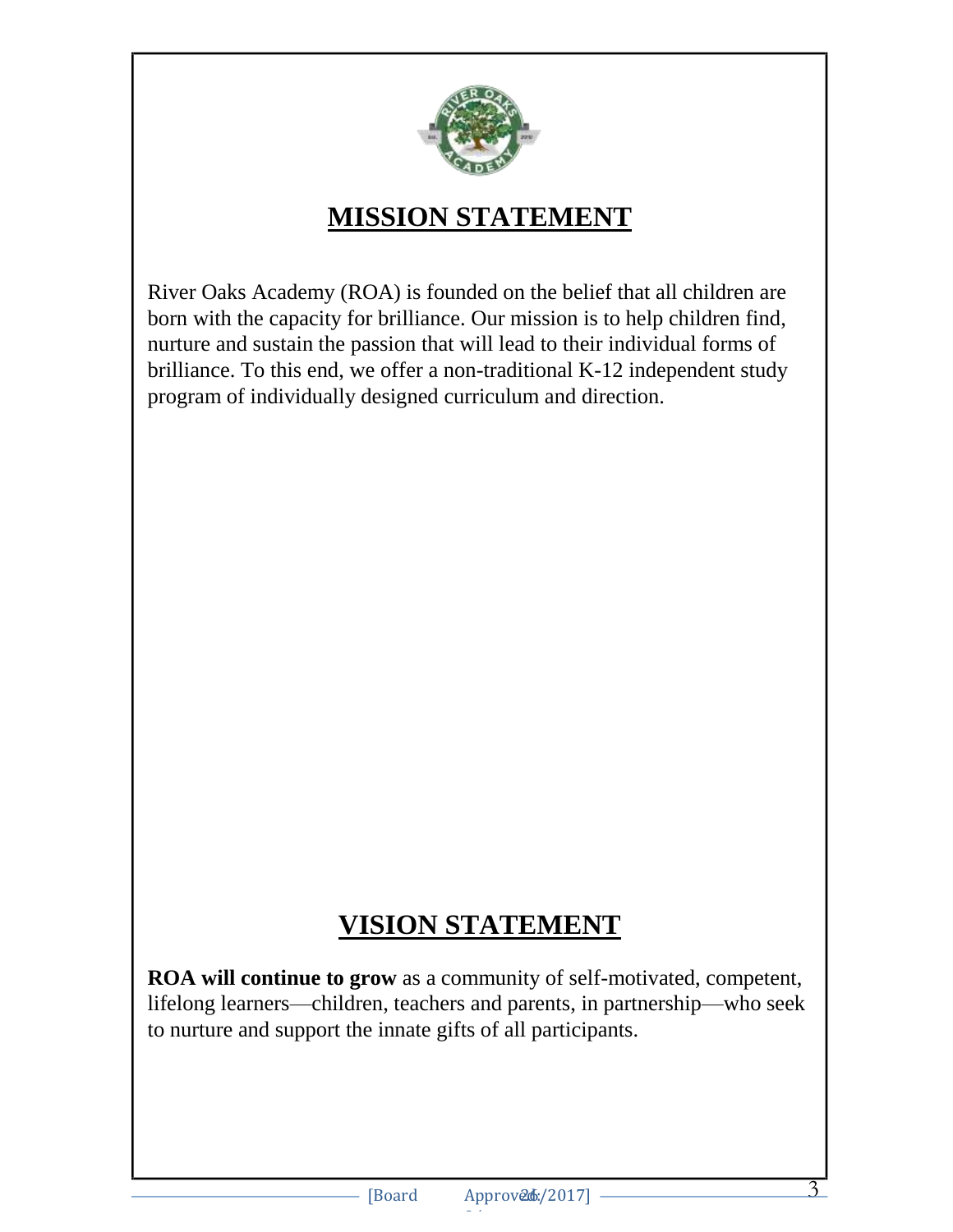**We will prepare students for twenty-first century careers**, and to live as members of a democratic society through an interdisciplinary educational experience. ROA students are creative, out-of-the box learners, thinkers and doers. They thrive in an environment of individualized learning and direction, with a parent-teacher team dedicated to helping them find and develop their talents and passions. Our program is exploration-based and creative, providing children with the opportunity to address the Common Core State Standards (CCSS) by gathering information and demonstrating their learning as they focus on developing their individual talents.

**The ROA program incorporates onsite classes for enrichment, socialization and collaboration**, along with parent participation in schoolbased activities. It also provides parent education on how to support their children in an independent study environment based on exploration and creativity. We also provide technology-oriented learning activities to prepare our students for college and career readiness, while encouraging them to develop and share their passions. Our students are given the opportunity to utilize technology through various mediums: e.g., websites, web blogs, streaming video, and online businesses.



**The following Areas of Focus are in alignment with ROA's Mission and Vision:** 

| Teaching and Learning |        | Pages 6-9 |  |
|-----------------------|--------|-----------|--|
|                       | Goal A | Page 6-7  |  |
|                       | Goal B | Pages 8-9 |  |
|                       |        |           |  |
|                       |        |           |  |
|                       | [Board | Approved: |  |
|                       |        | 4         |  |
|                       |        |           |  |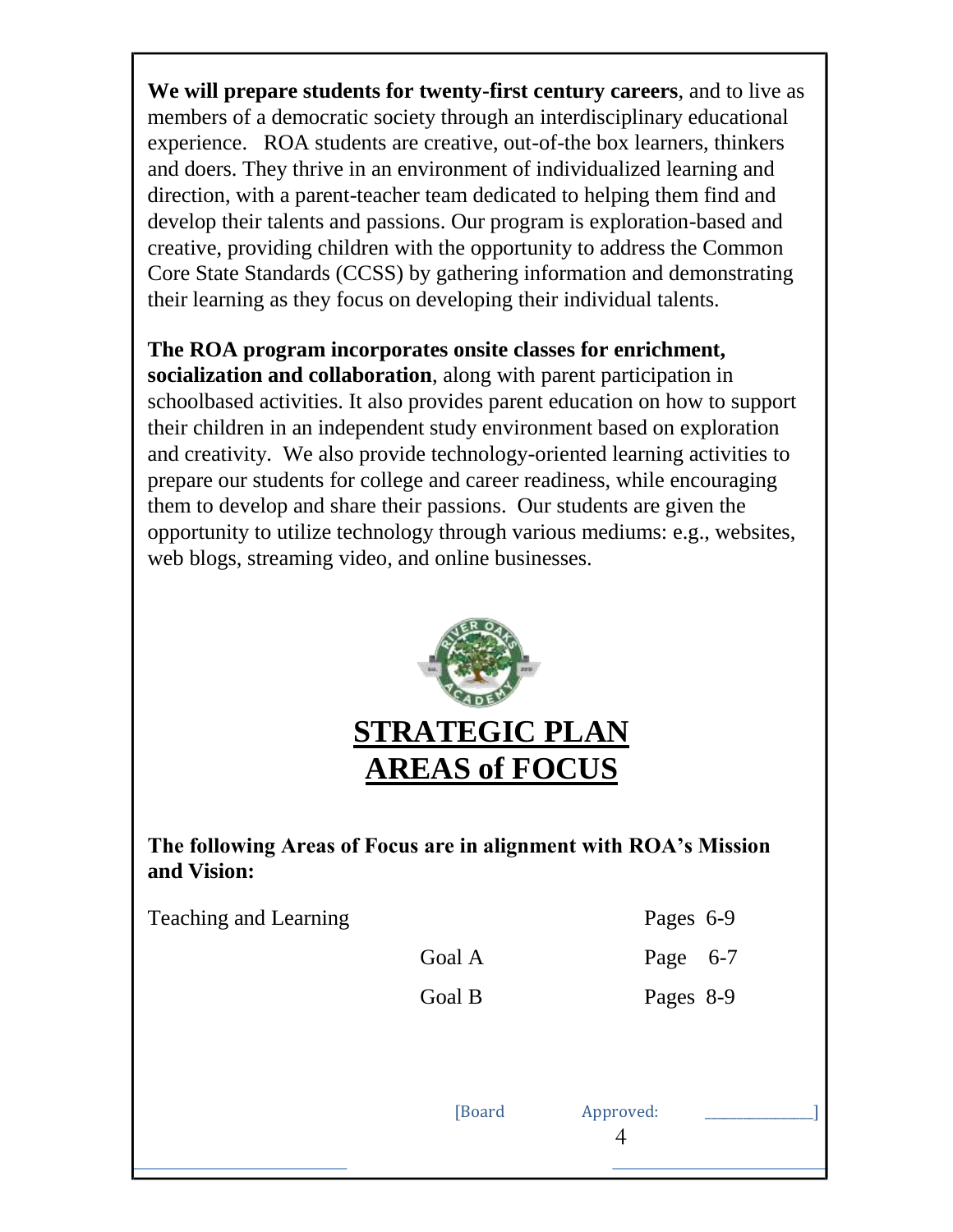

| <b>Staff Development and Training</b>                        | Page<br>-10 |
|--------------------------------------------------------------|-------------|
| Technology                                                   | Page 11     |
| <b>Budget</b>                                                | Page 12     |
| <b>Oxnard Resource Center</b>                                | Page 13     |
| <b>Board Development and Training</b>                        | Page 14     |
| <b>Annual and Future Requirement</b><br>(Informational only) | Page 15     |

#### **STRATEGIC PLAN GOALS and AREAS Of FOCUS** 2017-18

**Each designated Goal that is included under an Area of Focus furthers the implementation of:**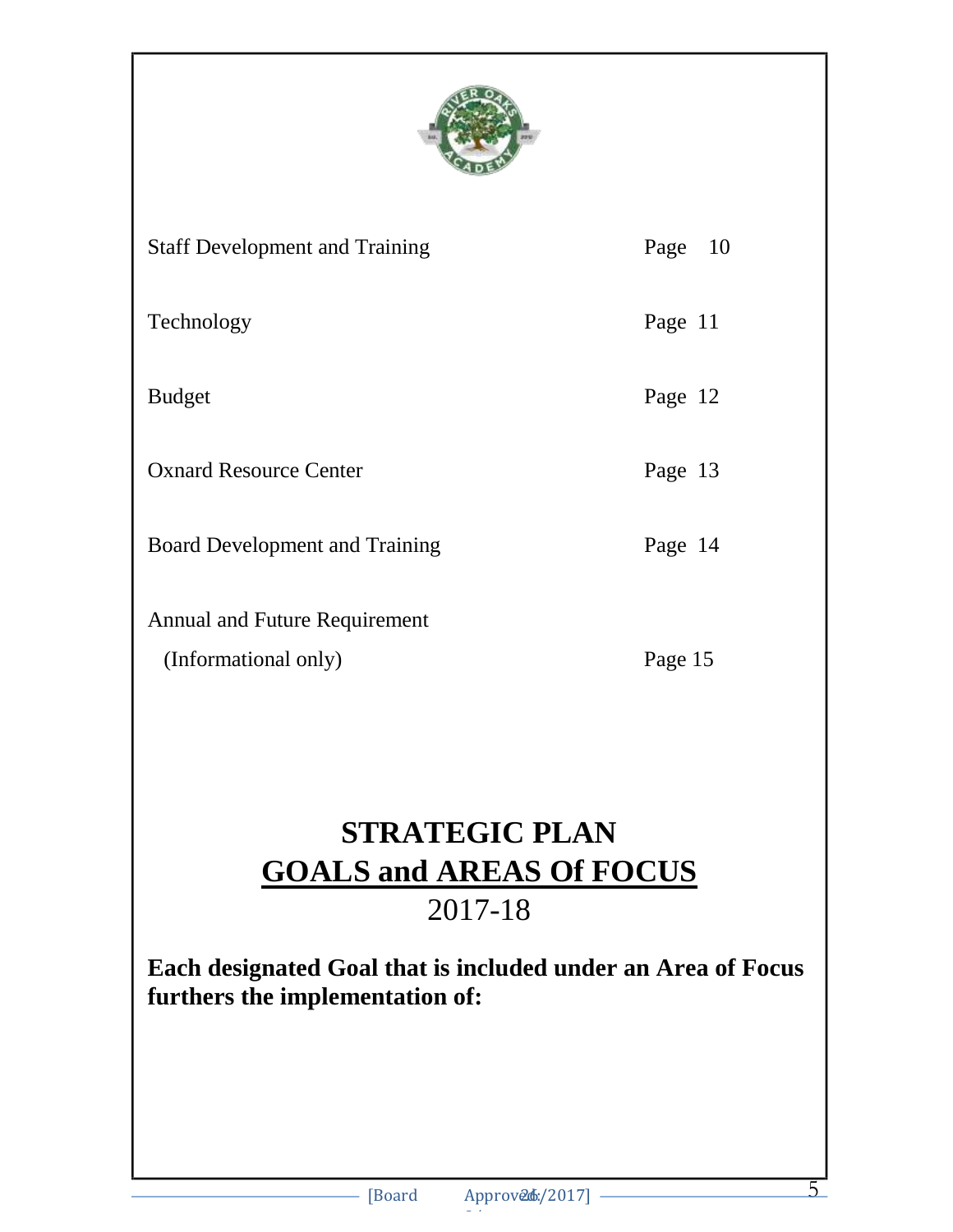- Our mission to help students find, nurture and sustain their passion by offering a non-traditional independent study program, with individually designed curriculum and direction.
- Partnering with parents in accordance with the mission of the charter.

On the following pages, the ROA Board has identified the *Goals* within the *Areas of Focus* that are instrumental in pursuing the mission of River Oaks Academy. The Goals are compiled from the *WASC Action Plan* and *ROA's 2017-18 LCAP.* **The goals were compiled in collaboration with all stakeholders, including parents, teachers, board members and other staff members' input.**



#### **Area of Focus TEACHING AND LEARNING**

ROA completed the WASC (Western Association of Schools and Colleges) reaccreditation process in 2014-2015 and received an accreditation status through June 30, 2021, and the *WASC Schoolwide Action Plan* was adopted. A written update on the progress of our WASC Action Plan goals will be required during the 2017-18 school year.

In addition, ROA established its *2017-18 LCAP Goals*. The following goals are compiled from these two documents as the 2017-18 focus goals.

#### **(Goal A) Increase student achievement in the areas of Mathematics What?**

- Continue to implement a variety of strategies and utilize resources to support all students in the area of math in order to increase student achievement in mathematics.
- Students who scored at Level 2 (Standard Nearly Met) and Standard 1 (Standard Not Met) on the 2017 CAASPP test results will be identified for additional support, including one-on-one tutoring.
- Continue to address cultural barriers to testing

#### **How?**

• Continue to facilitate and implement the development of a shared vision for the achievement in math for all students based on data from a variety of resources

Approved: 6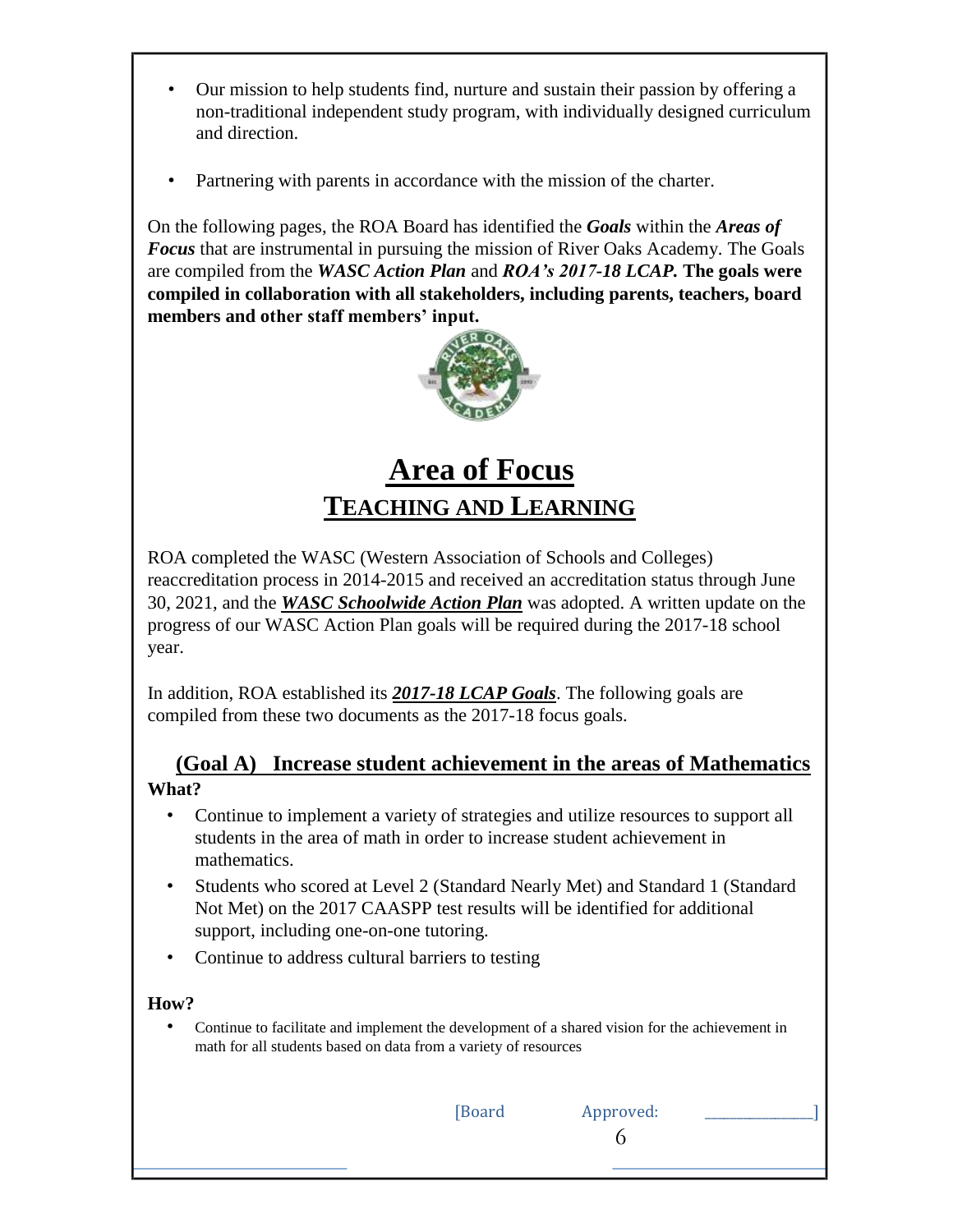

- Identify and address any barriers to accomplish the vision
- Discuss with staff known issues, such as common culture of anti-testing, and implement strategies to diminish those. Continue to shape a culture of high expectations among all stakeholders
- Use an early identification process (September) of students who need additional support.
- Research and add additional online resources to support student learning
- Review tutor results and if needed, recruit and hire additional high-quality tutors
- Increase tutoring support to at least one hour/week for students who scored at Level 1 (Standard Not Met). Strongly recommend tutoring to students who scored at Level 2 (Standard Nearly Met). Start tutoring support in mid-September
- Offer additional parent support in math during parent boot camps. Staff will focus at least one boot camp/month on math topics
- Offer additional opportunities for students to work with a credentialed teacher. Offer daily focus rooms and math labs staffed with math specialists. Offer math workshop.
- Continue the implementation of the online platform called "Edgenuity", an online program that offers Common Core aligned math to all grades in a structured and systematic format. Distribute the Triumph Learning math books to students who scored at Level 1 and 2.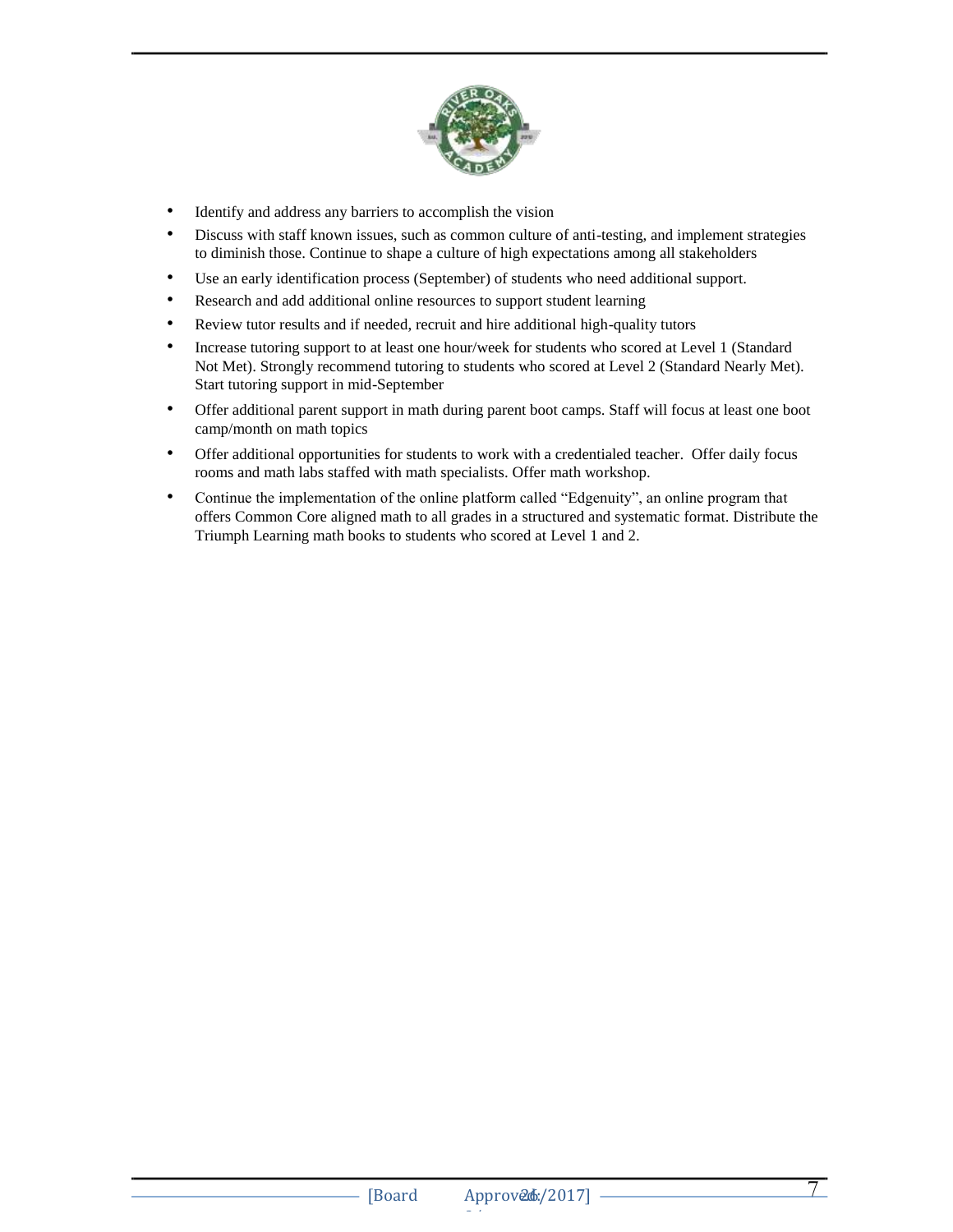Offer 3-4 Pizza and Prep days. Target grades 3-8 and 11. Use i-Ready assessments; ACT Aspire; SAT/ACT scores and other assessments to measure growth. Train key staff on the Interim Assessments and develop a  $2<sup>nd</sup>$  year pilot implementation.

•

•

| ۰,<br>× |  |
|---------|--|
|---------|--|

8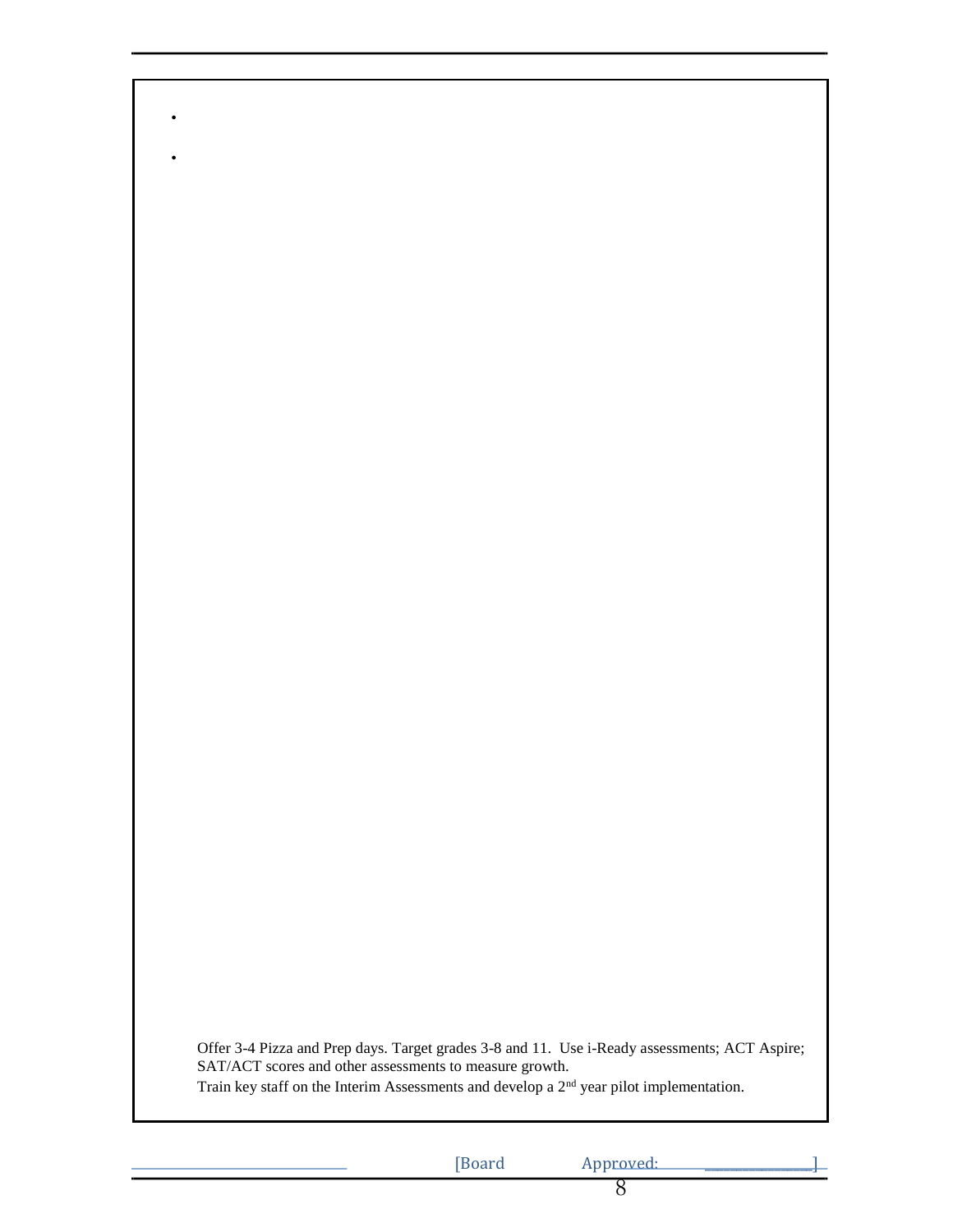*2017-18 CAASPP results will not be available for analysis and review until July/August, 2018.*

[Board Approved: 9/16/2017]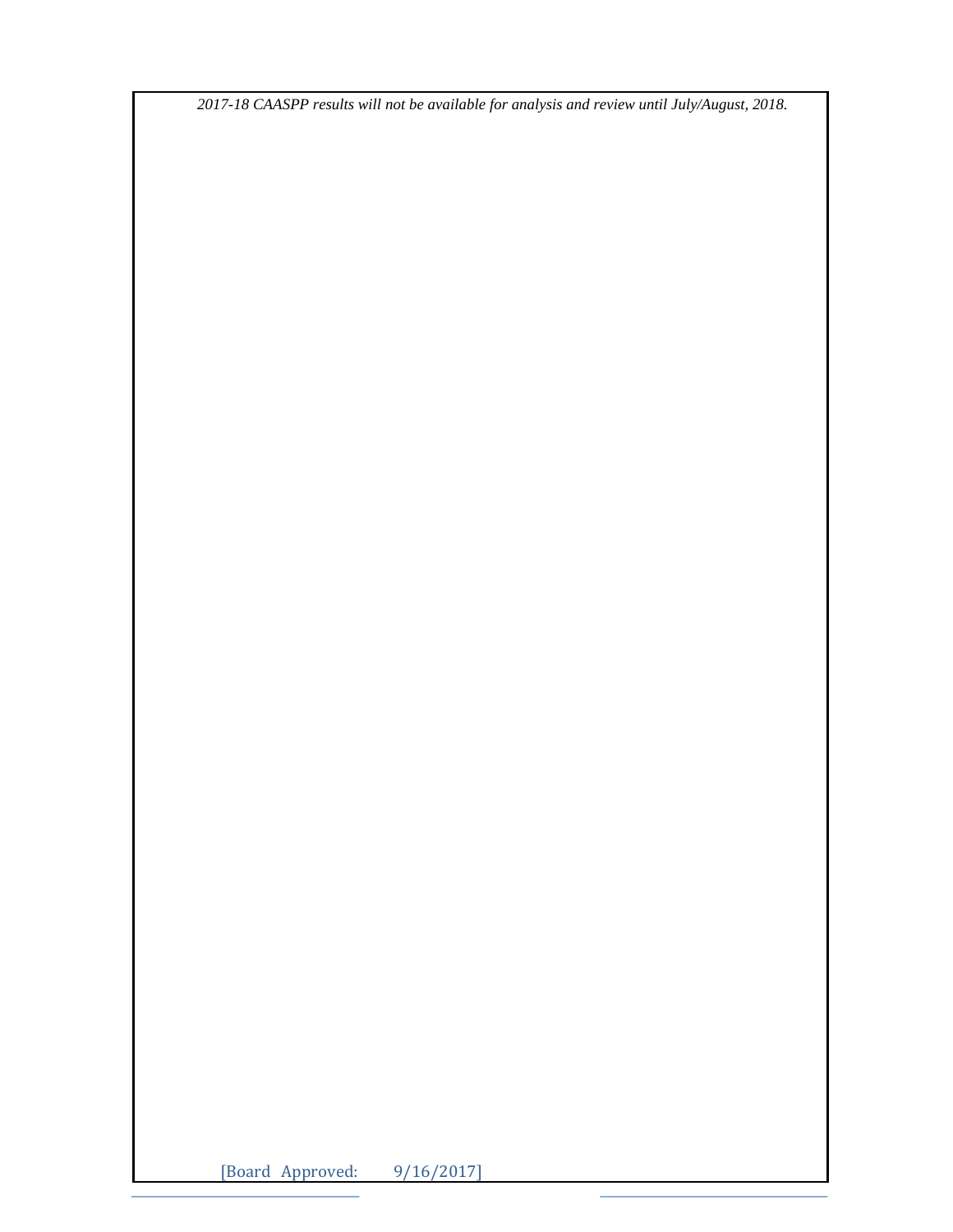

7

#### **TEACHING AND LEARNING**

#### **(Goal B) Expand the High School and the College and Career Pathway program**

#### **What?**

- Continue to expand the school's College and Career Pathway Program by adding Networking workshops.
- Hold regular meetings with the Advisory Board.
- Add the continuation to the first Legal pathway and continue to work on the articulation of the pathway with the community colleges.
- Add the continuation to the first Hospitality pathway class and continue to work on the articulation of the pathway with the community colleges.
- Continue to offer the WEE program.
- Promote the program within ROA to attract more students into our three pathways.
- Develop and offer a ROA career-technical (CTE) course in the legal, hospitality and networking pathways as specified by the CTE in our SIS to meet accountability (Dashboard) requirements for high school students.
- Further the development and integration of career-relevant curriculum and class offerings.
- Offer support to all students in pursuit of academic excellence.
- Continue to add to the current "a-g" courses based on student need and interest.
- Continue to build and coordinate the Guidance Program for high school students.
- Insure that 95% of our high school students meet with the guidance counselor 2x/year.
- Finalize the NCAA accreditation procedures
- Pursue possible summer school (high school) opportunity at the Oxnard center
- Increase our School Profile
- Offer a "College Information Night"
- Enhance the "Counselor's Corner" on the ROA website
- Convene stakeholders to give ROA HS its own identity

#### **How?**

• Continue to work with the VCI on articulating the pathways (Legal, Hospitality and Networking).

[Board Approved: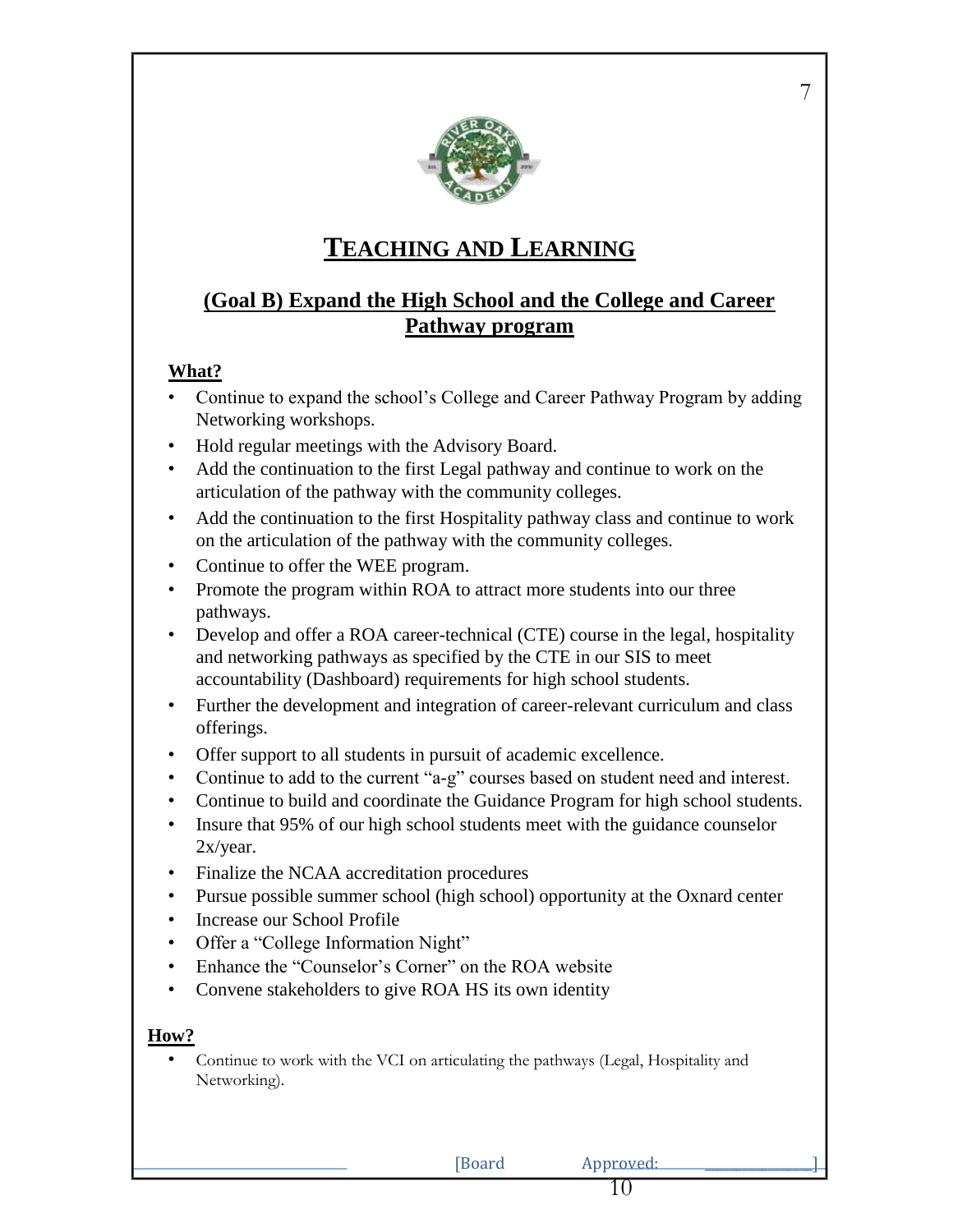- Conduct Advisory Committee meetings 3x/year. Include new and existing business partners to strategize and improve the career pathway program offerings.
- Monitor the number of students who have selected a pathway.
- Organize and offer field trips.
- Organize and offer guest speakers.
	- Work on securing internships and job-shadowing opportunities.
	- Complete and collect all data, required budget reporting and mid-year narrative as per CCPT grant requirements.
	- Update board on monthly progress.
	- Develop the ROA Cornerstone program to support students' emotional/social needs.
	- Monitor and review the students 10 year plans
	- Offer student employability workshops throughout the year.
	- Allow Hospitality students to practice skills by helping to organize events (Holiday parties; Year-end/Graduation celebration; etc.)
	- Develop a schedule for a-g course revision and update for 2018-19
	- Submit for additional "a-g" courses for the 2018-19 school year as per student need and interest
	- Offer High School Information sessions
	- Offer College Information Night
	- Work to enhance Counselor's Corner on website with web staff and guidance counselor
	- Enhance School Profile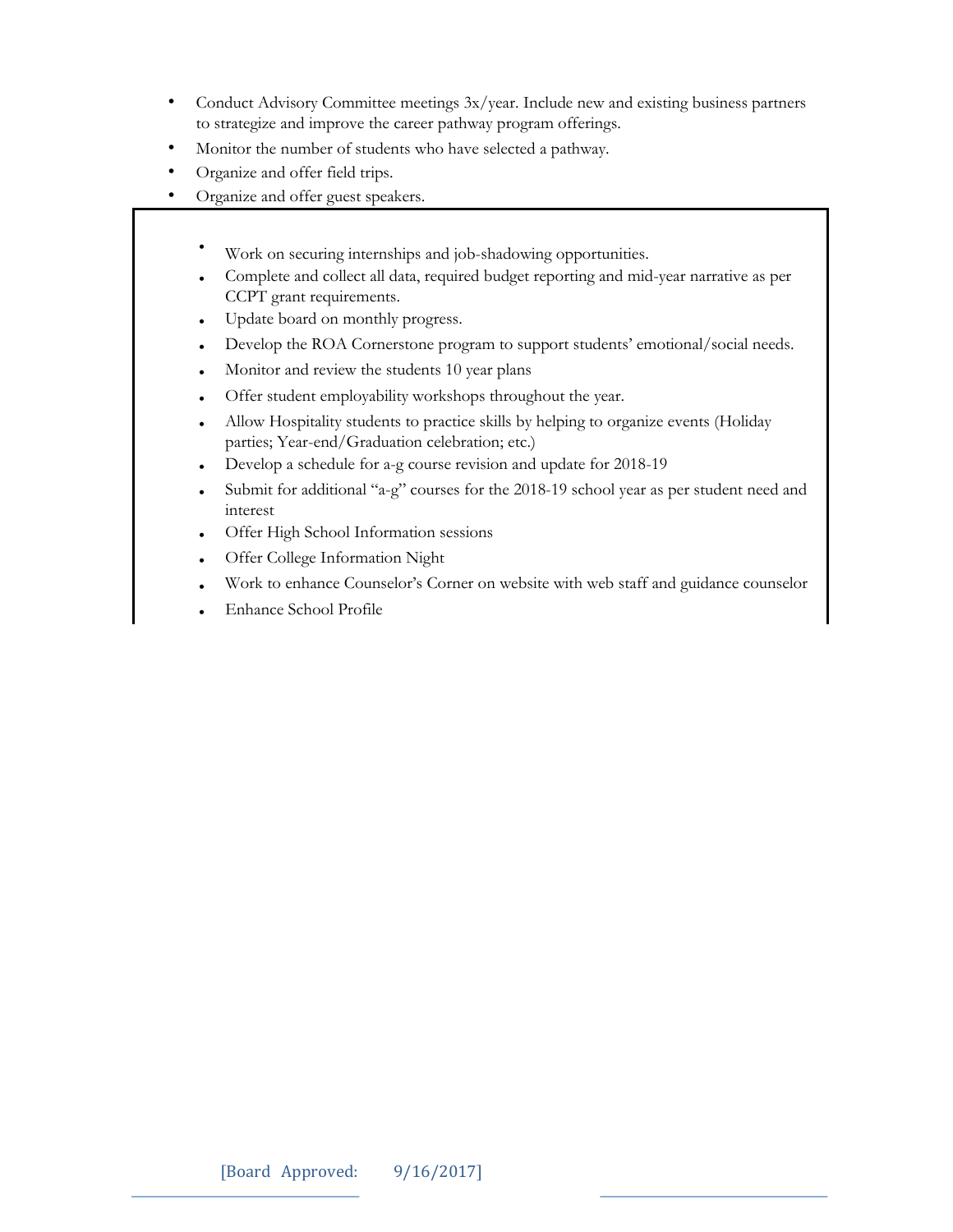• Convene stakeholders to discuss options and possibilities to identify and brand ROA's High School

| [Board | App <u>roved:</u> |  |
|--------|-------------------|--|
|        |                   |  |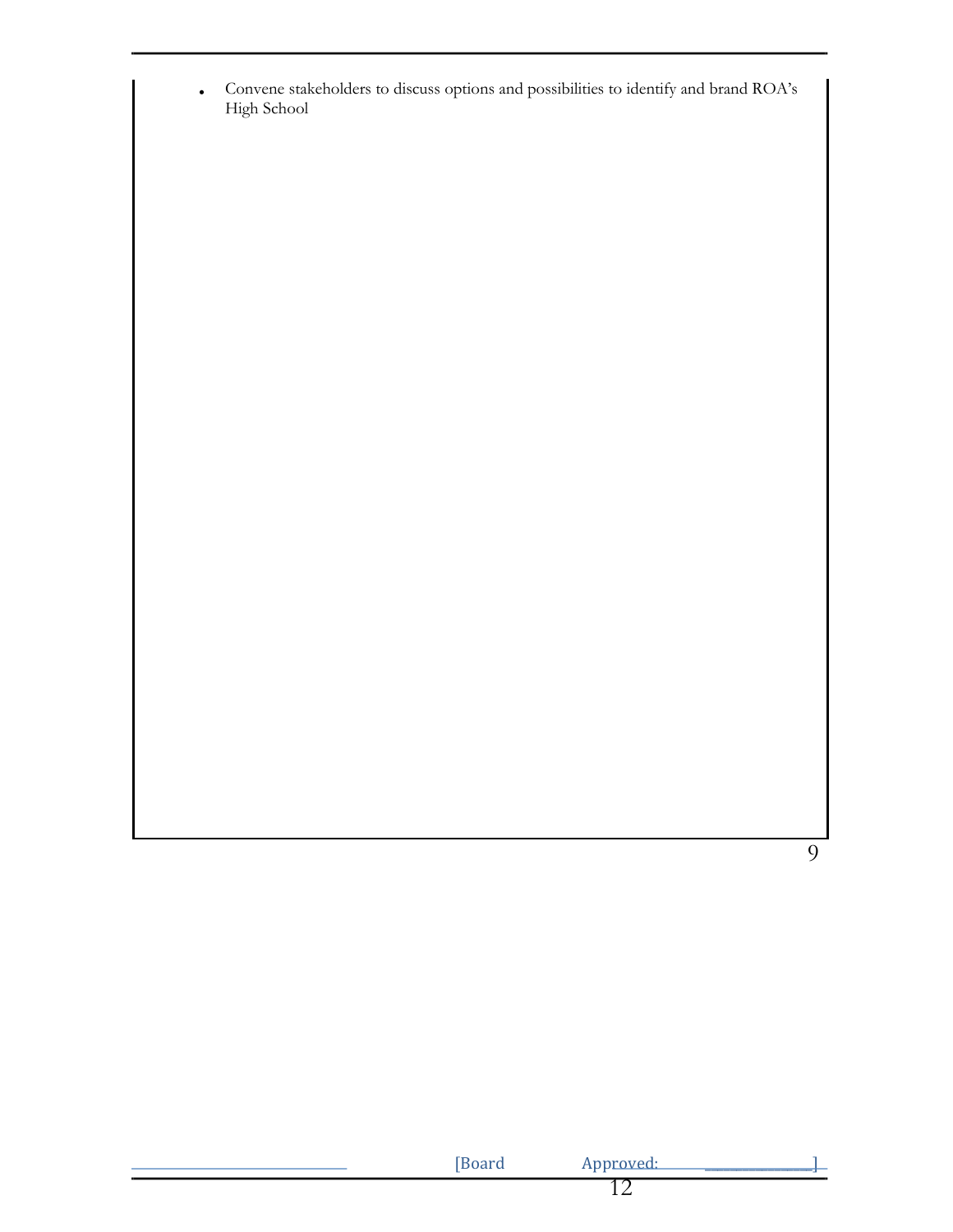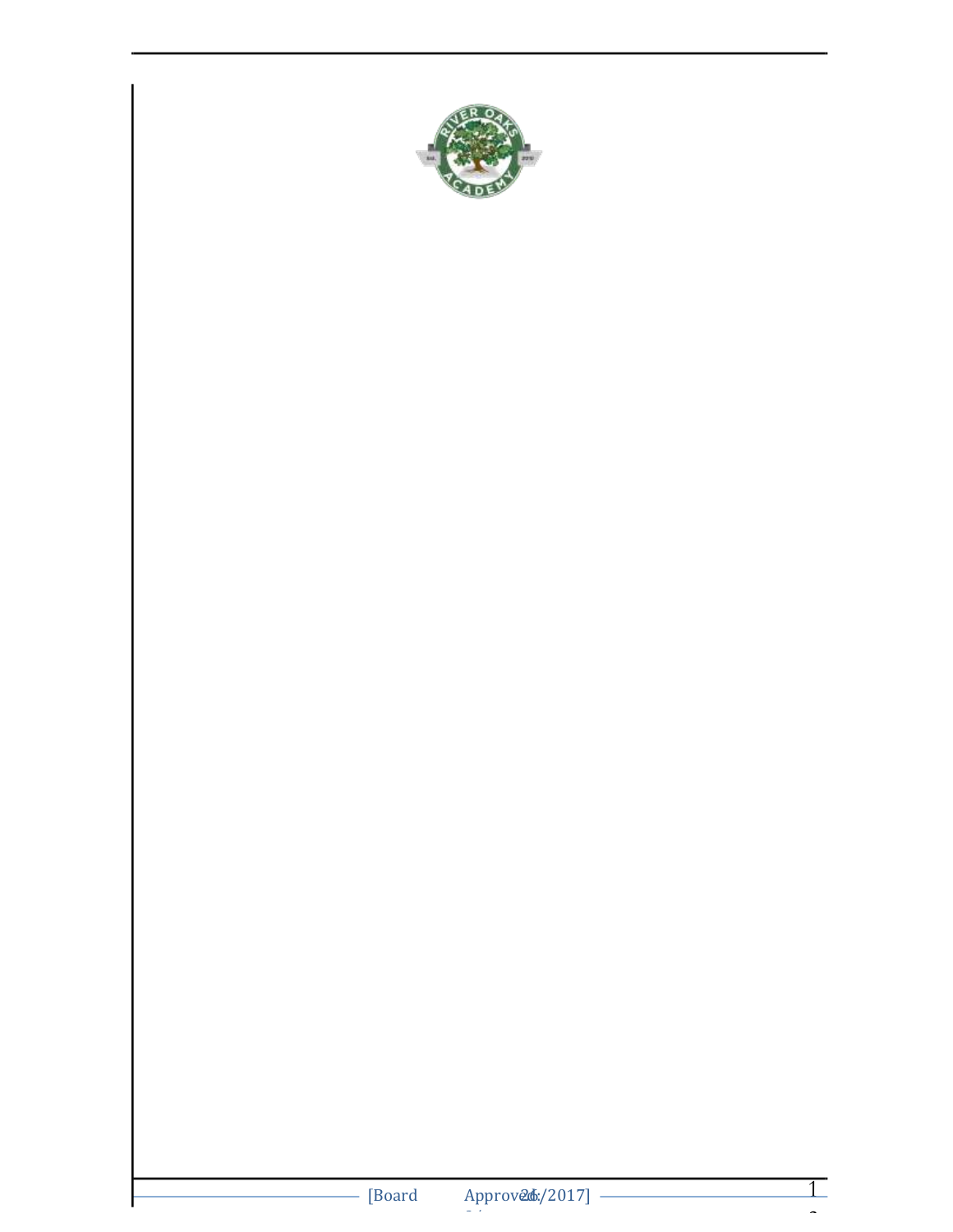#### **Area of Focus STAFF DEVELOPMENT** AND **TRAINING**



#### **(Goal A) Provide on-going professional development opportunities to all staff**

#### **What?**

- Staff members attend professional development in their areas of their expertise
- Staff members will continue the training in the area of "Interim Assessments"
- Staff will train and become coaches and leaders in their preferred areas and share that knowledge with their colleagues during staff meetings and with parents during parent boot camps

#### **How?**

Professional staff development may include the following:

- New student support and online platforms (Study Sync; YUP; Dream Box; Triumph curriculum).
- Interim Assessments (attend workshops at the VCOE)
- Training in area of math support and practices/math leadership conferences (VCOE workshops)
- Implementation of effective strategies for collaboration with parents, including the Parent Boot Camps
- Training in area of English Language Arts Development (CATE Conference/CCSA)
- Training in areas of STEAM (STEAM conferences/Maker's Fair)
- Conferences pertaining to Independent Study (CCSA/APlus)
- Maker's Fair conference
- CCSA Conference
- Greater Homeschooling Conference
- English Learners conferences
- NVC Conference (Non Violent Communication)
- College and Career Pathway conferences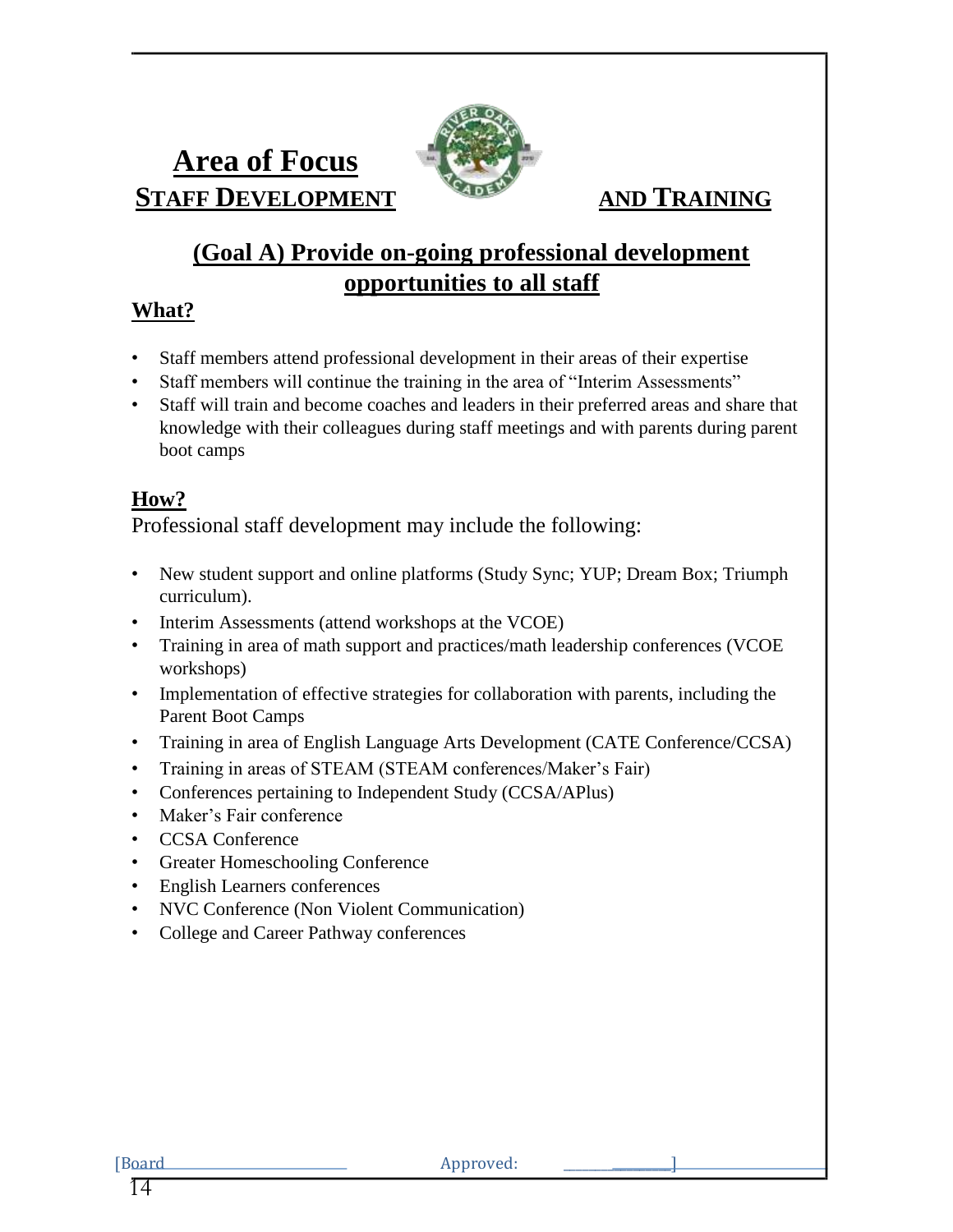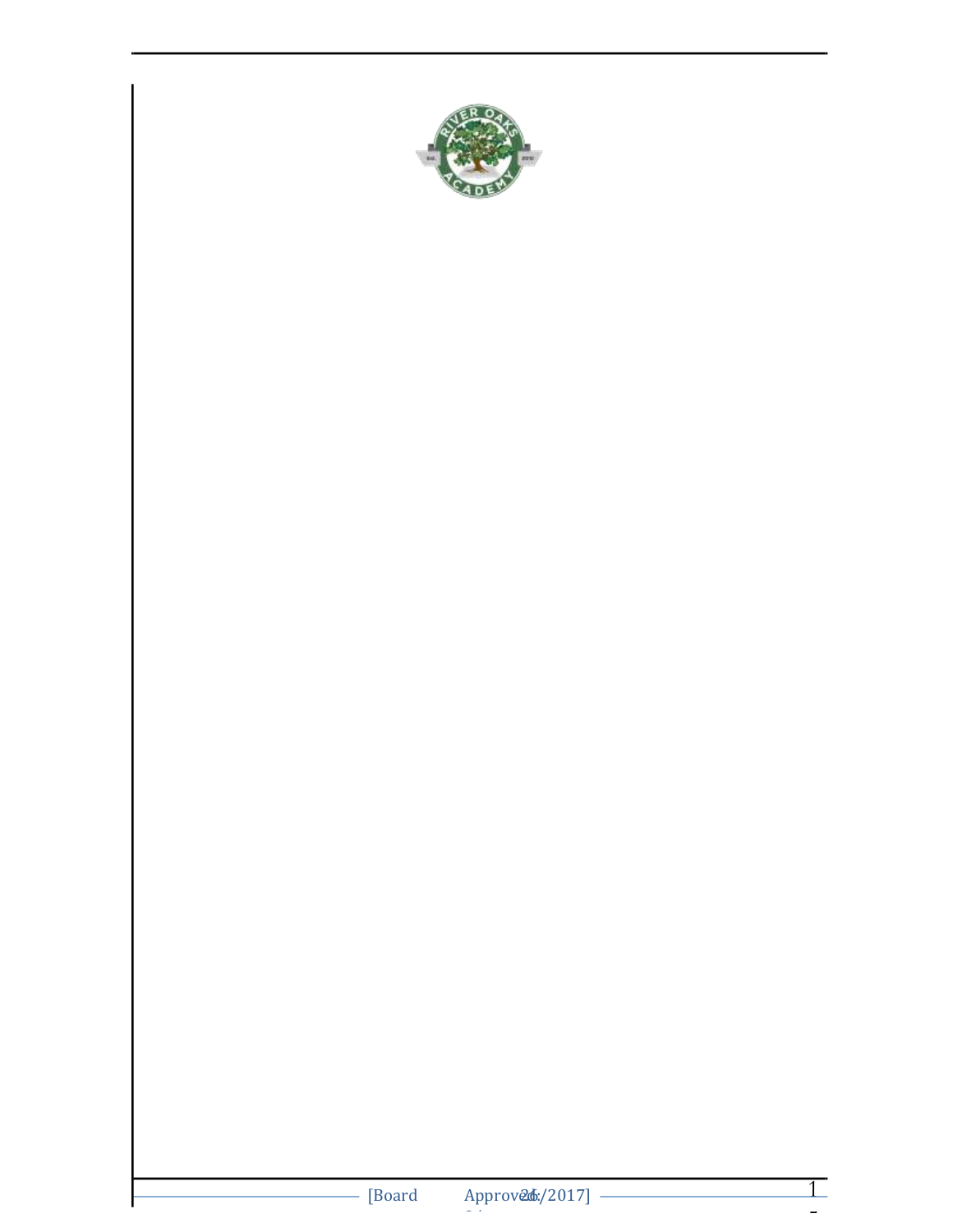



**TECHNOLOGY**

#### **(A) Continue to prepare students/teachers for Smarter Balanced Testing. Possible activities (On-going): What?**

- Familiarize students with the new technology used for the assessments
- Continue to impelement Interim Assessments to help students become familiar with the CAASPP test structure and layout
- Encourage CAASPP practice tests at home and provide practice test copies

#### **(B) Technology Infrastructure and Resources (On-going): What?**

- Review and add valuable online resources
- Upload a web based resource list on the new website
- Laptop program for socio-economically disadvantaged students (LCAP Goal #3)
- Assess needs for infrastructure, hardware and software
- Launch new ROA phone app to all stakeholders
- Update website with counselor's corner

#### **How?**

- Offer 3-4 Pizza and Prep workshops between January –April
- Train students to use technology needed offering Interim Assessments
- Train students to use technology needed for CASSPP
- Inform parents of new app/hand out flyers/promote technology during turn-in meetings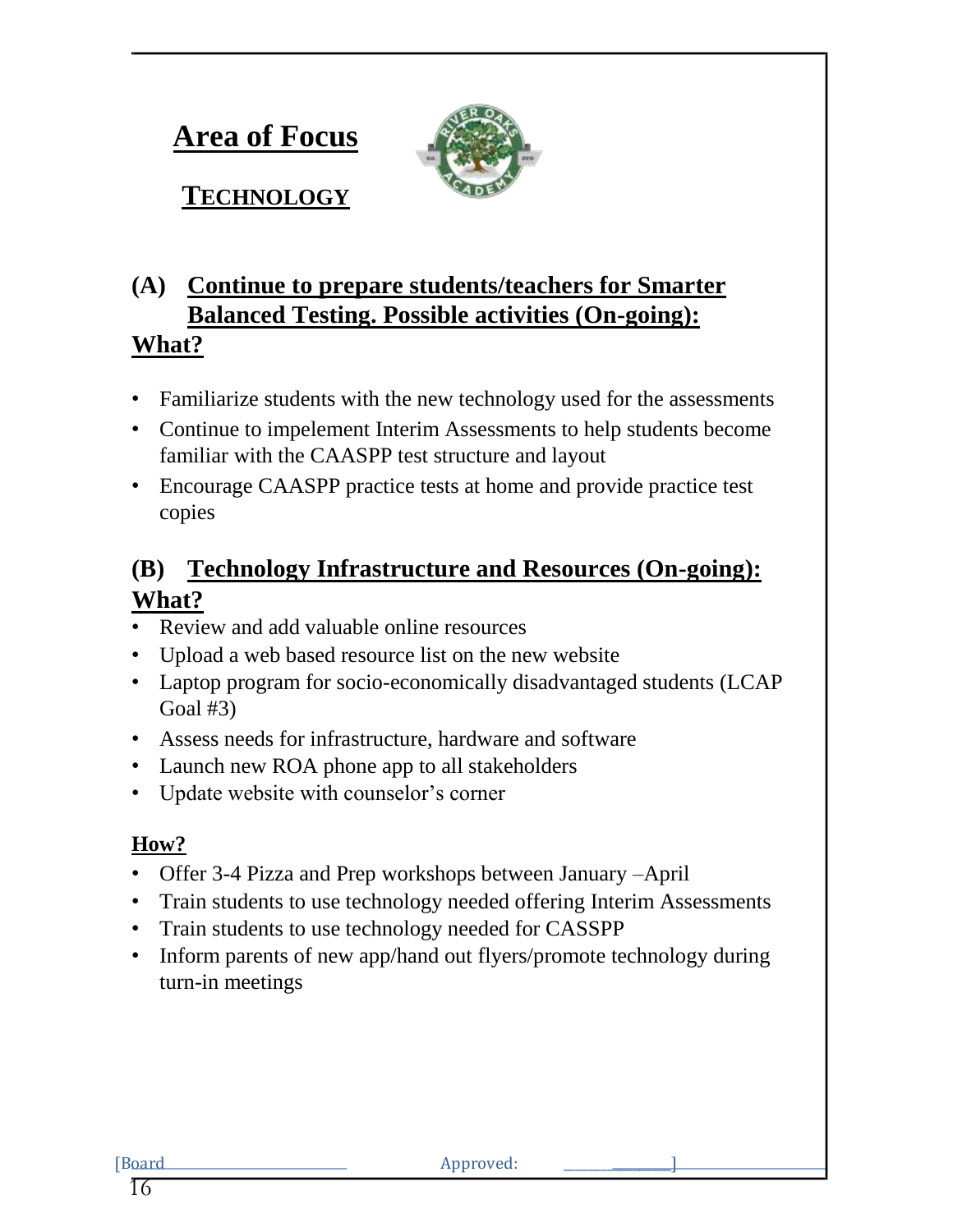

9/

1 $\overline{a}$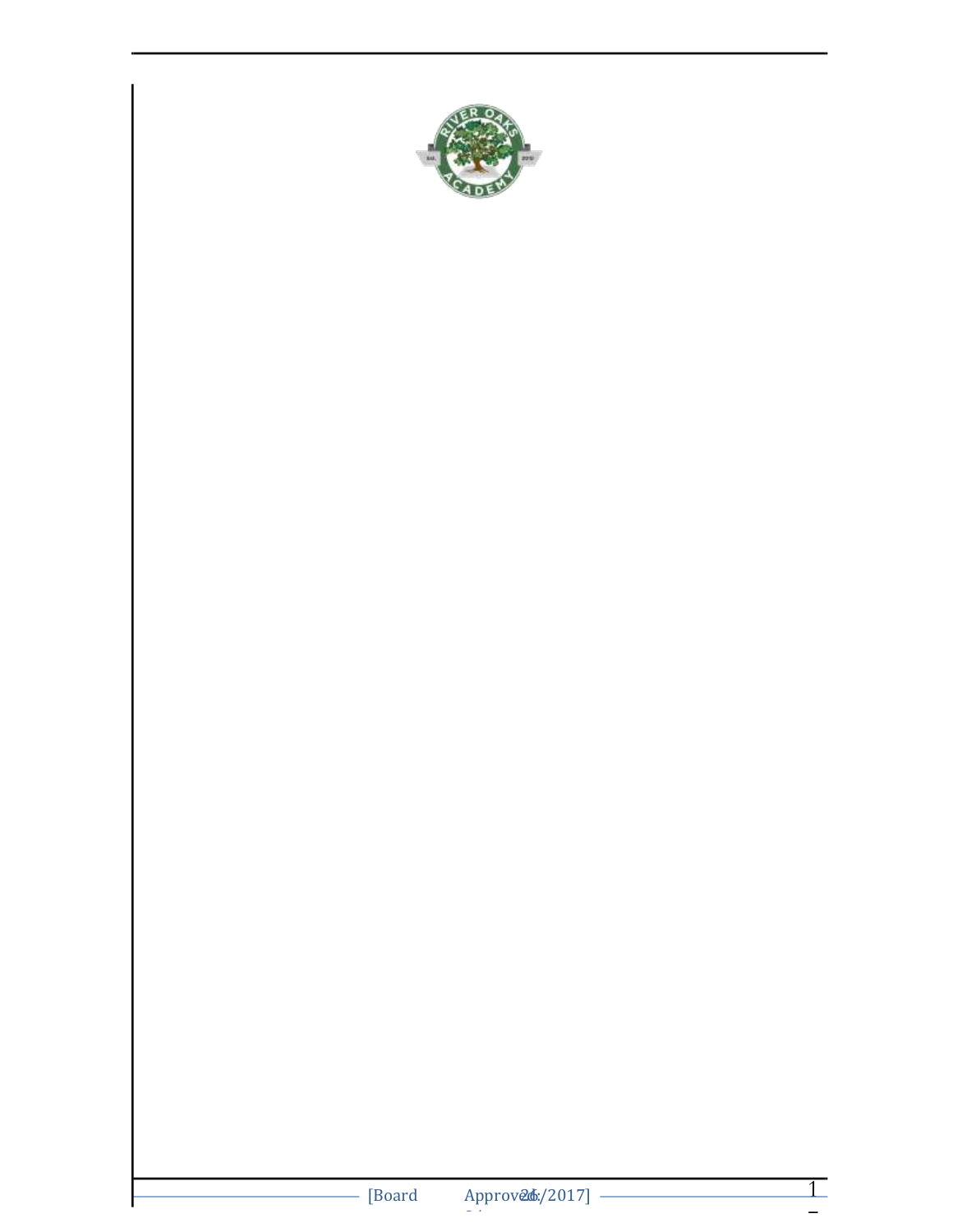### **Area of Focus BUDGET**



#### **(A) Reach Student Enrollment as per budget requirements**

a. 2017-18 Enrollment 195 (WLV Center)

Enrollment 55 (Oxnard Center)

b. 2018-19 Enrollment 200 (WLV Center)

Enrollment 60 (Oxnard Center)

d. Maintain 5% reserve

#### **(B) Promote ROA utilizing a variety of marketing strategies**

- Establish a committee to develop a plan to further our efforts to attract a more diverse student population
- Have ROA booth at community events to create awareness and inform public about ROA's program at community events across the county
- Visiting Pre-K programs in east and west county
- Encourage ROA parents to share positive experiences with potential new families
- Modernize marketing strategies, including using ROA's website as a living tool, add phone application and incorporate social media, such as Facebook, and Instagram and ROA app
- Build relationships with local school districts and school principals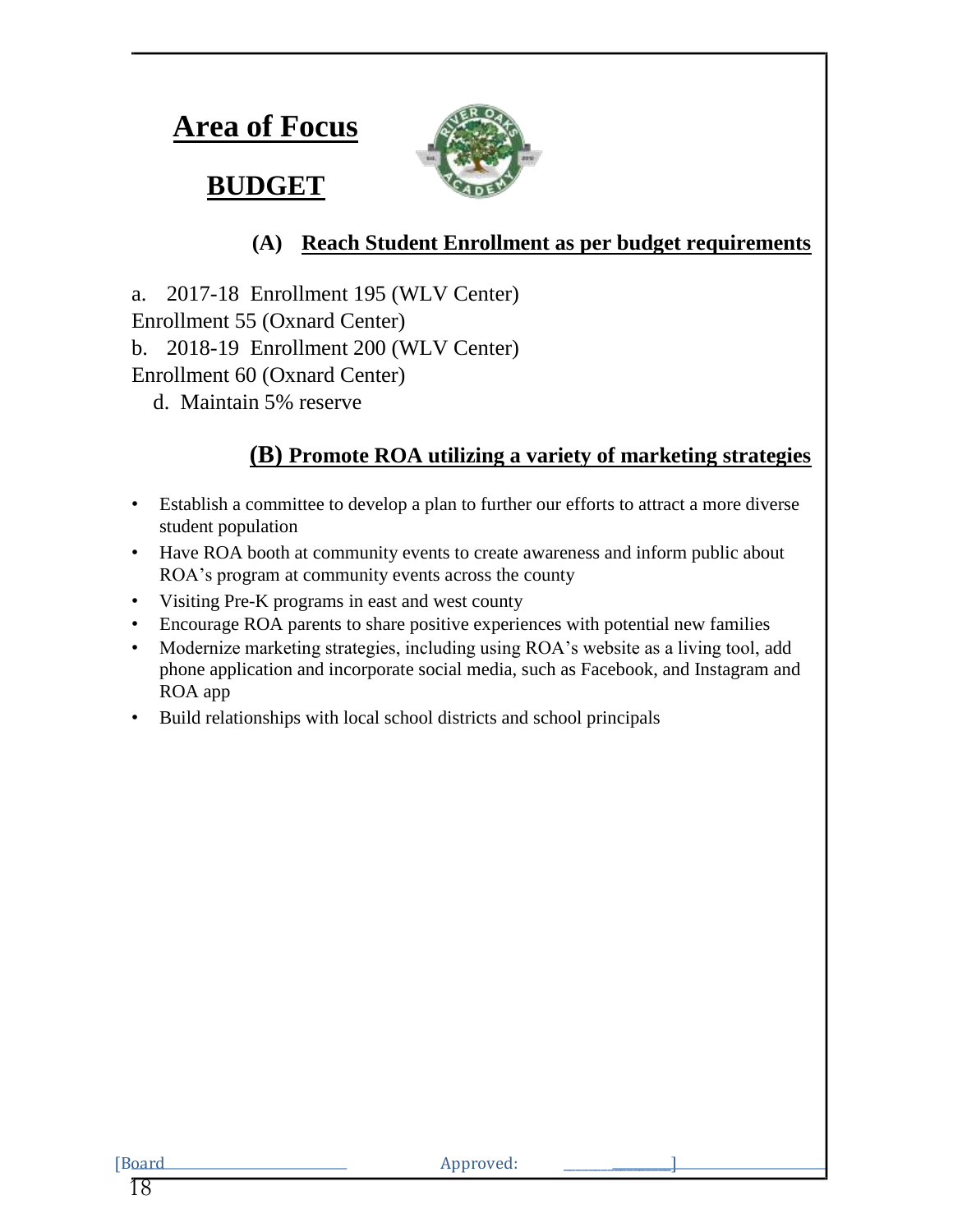

9/

1 $\sim$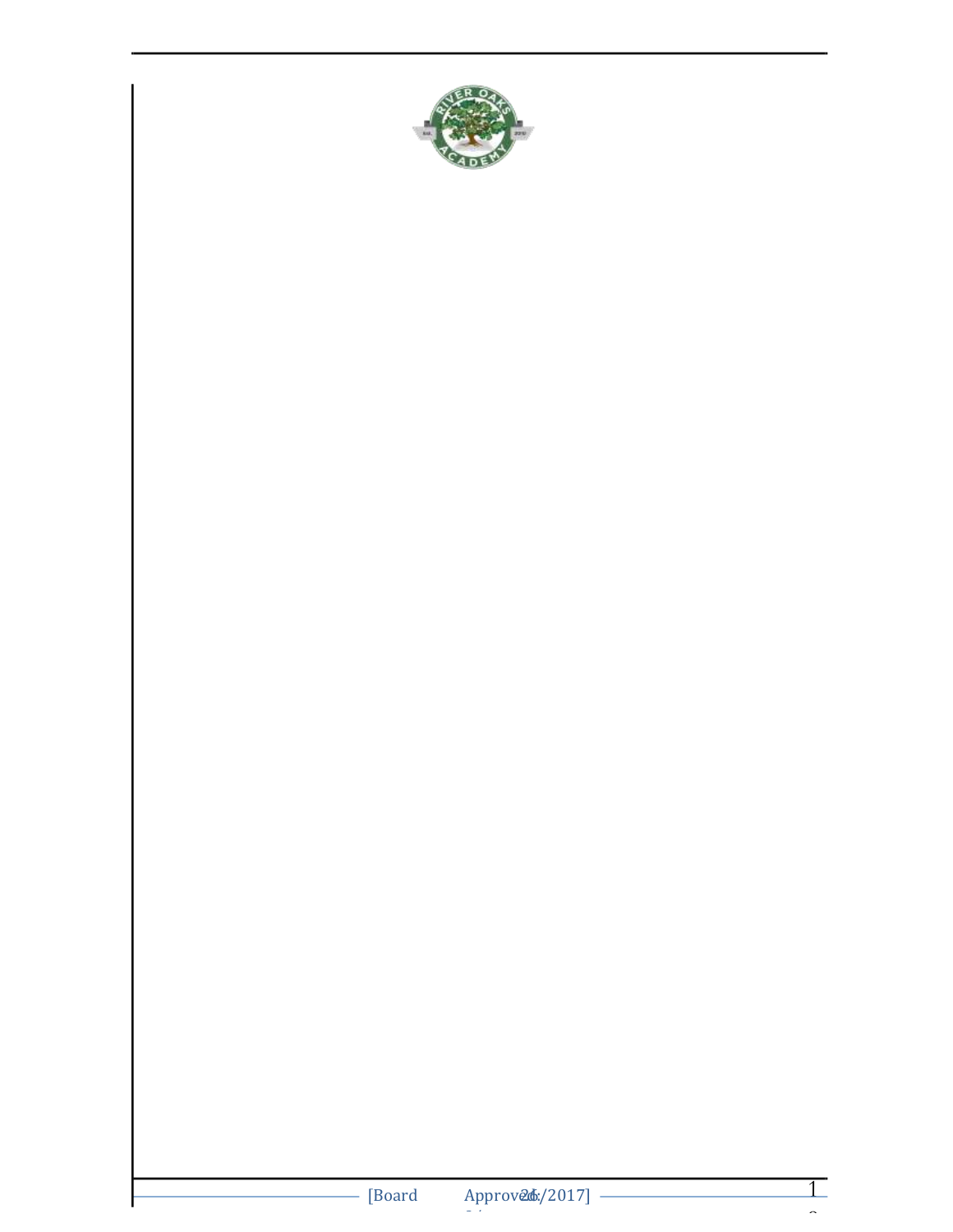## **Area of Focus**

#### **OXNARD RESOURCE CENTER**

#### **A) Replicate ROA's program at the Oxnard Resource Center: What?**

- Replicate ROA's excellent academic program, mission, vision and goals for the Oxnard community.
- Implement a well-organized resource center that will meet the demands of the students in the Oxnard (East Ventura County) area.
- Provide a variety of rich resources for parents and students. Offer to support all students in pursuit of academic excellence.
- Offer the College and Career Pathway Program to all Oxnard high school students
- Promote the Oxnard resource center to meet enrollment expectations and build enrollment.

#### **How? Start-up Activities:**

- Maintain facility, internet, electrical services; telephone; signage; copier/fax; etc.
- Staff Oxnard facility with administrative staff and support staff
- Organize and set up schedule to offer two days of workshops. Including parent boot camps.
- Organize Oxnard PAC and collaborate with Westlake PAC
- Recruit and hire high quality teachers and other personnel, such as special education support staff, tutors, school photographer and other vendors.
- Offer SPED services at Oxnard facility
- Use the attendance rosters to track attendance for the workshops/classes.
- Offer tutoring and parent boot camp for support. Collaborate with the leadership team, teachers and other stakeholders to review topics and suggestions.
- Meet budget enrollment
- Continue community outreach to promote ROA's program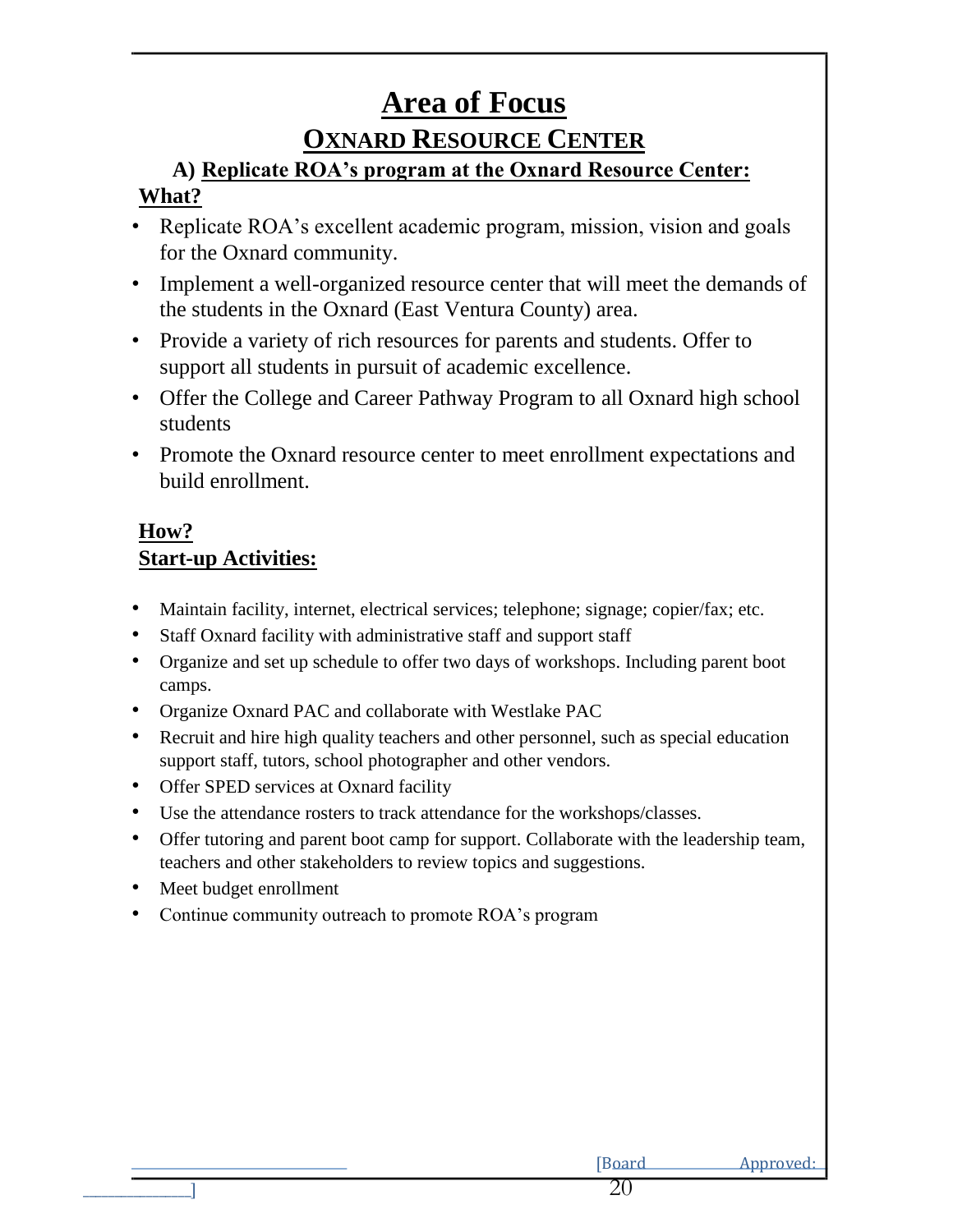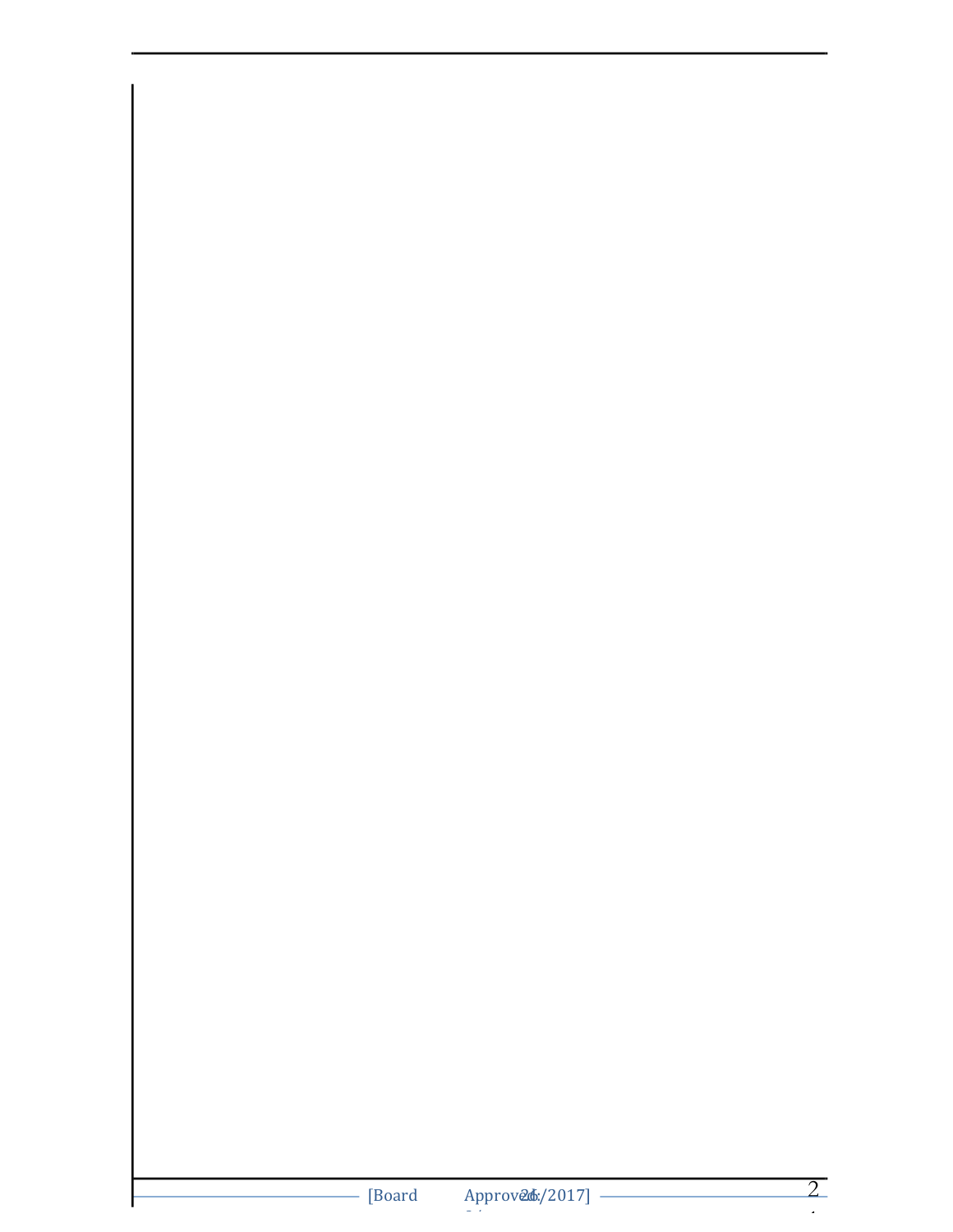

#### **Area of Focus BOARD DEVELOPMENT AND TRAINING**

#### **(A) Collaborative communication with the ROA Board, and provide pertinent Board training opportunities. Possible annual activities suggested for training:**

- Schedule and hold annual board retreat
- Review of the Brown Act
- Information on the LCFF (Local Control Funding Formula), LCAP (Local Control and Accountability Plan).
- Review of the WASC Action Plan
- Regular updates regarding programs and activities related to ROA, including ROA Oxnard
- Provide opportunity for Board contribution toward the development of long-term goals/vision for 2015-2020.
- Governance training
- Continue to implement revised Director evaluation tool/protocol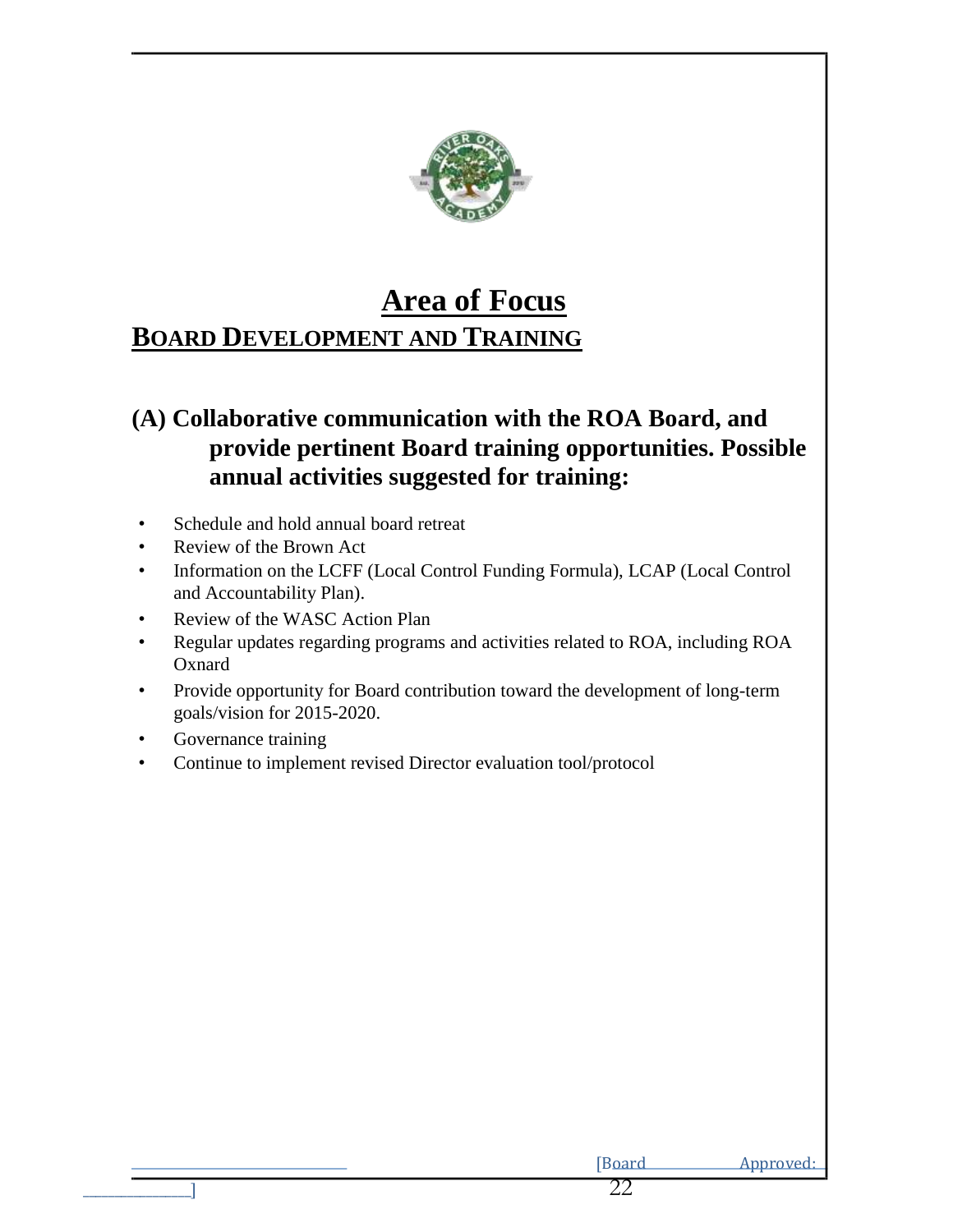#### - [Board

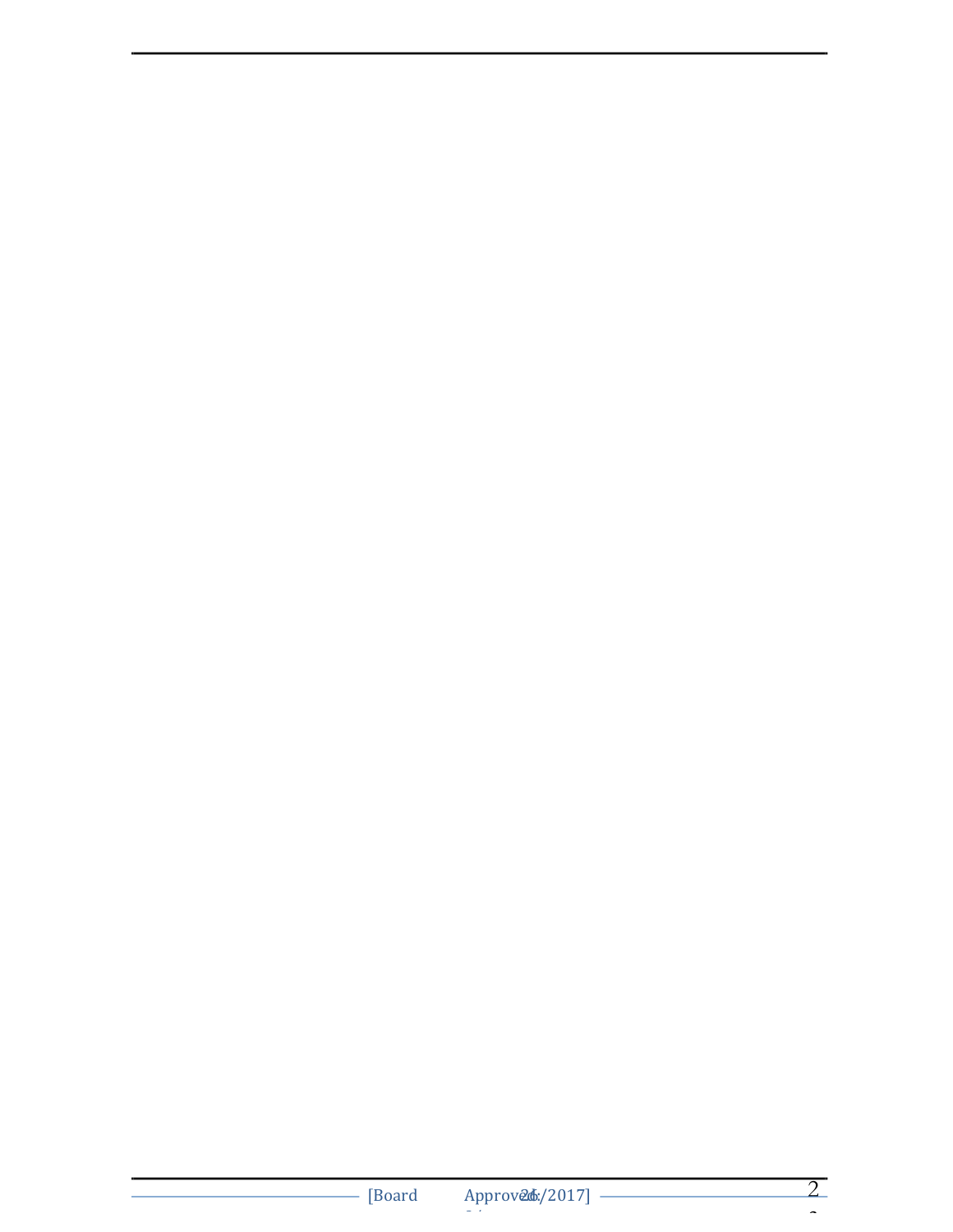# **ANNUAL AND FUTURE REPAREMENT**